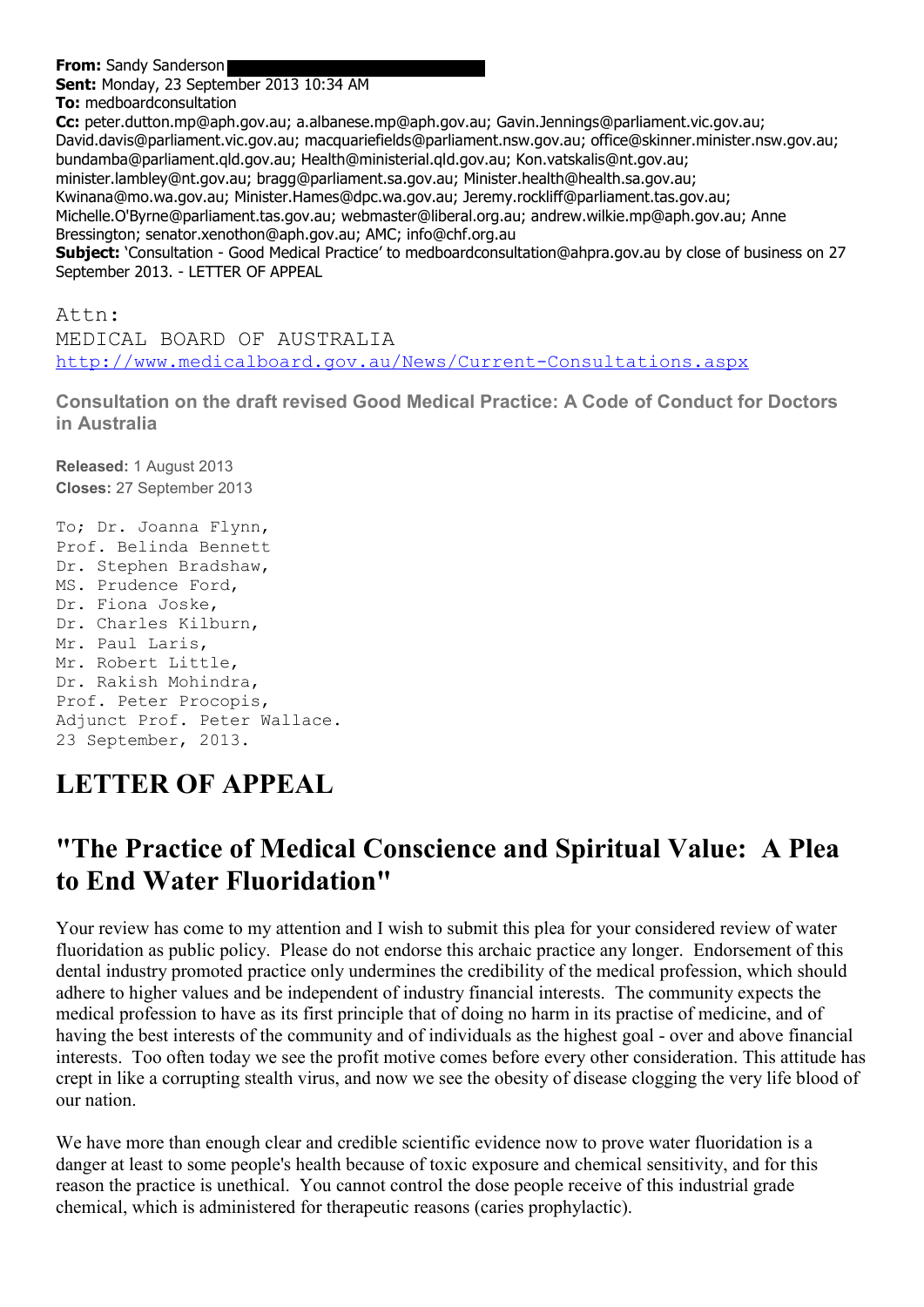Even though the administration of a systemic poison via the public drinking water supply may lead to increase in disease and profitable therapies that result (this being desirable for industry and economy), there comes a tipping point which we have reached, where the tax-payer-funded medical benefits system can no longer cope and is showing signs of breakdown from excessive load. Doctors' and nurses' own health is breaking down under the stress load as the community's rate of disease and illness accelerates, stretching resources to the max and beyond. How long are you going to be able to chase this exponential growth in disease proliferation, a run-away train ever gathering momentum? It is clearly not sustainable. A collapse is imminent if we don't take drastic steps to stall the speed of increase of disease in the community (doctors and nurses included).

Clearly the human body can take only so much abuse from exposure to environmental pollutants, synthetic chemicals and lack of quality nutrition. This is the underlying etymology of degenerative disease increase today. A concerted approach needs to be formulated based on living a healthy lifestyle. To some extent there has been an attempt to address some of the lifestyle practices leading to excessive free radical damage such as smoking and excessive drinking.

However there are many more leaks in the bucket to plug before we can begin to stop the loss of water, including: chemicals added to processed foods and over-processing of those foods, over-consumption of processed sugar and wheat (the current food pyramid having too much weighting in carbohydrates and not enough in good fats/proteins), and diminishing vitamin and mineral content of foods due to industrial chemical farming methods. Nutrients at dangerously low levels include magnesium and iodine, which are both essential for thyroid health. Their toxic nemesis is fluoride, its toxicity being exacerbated when magnesium and iodine are in short supply. An Australian iodine study of school children in 2006 found children in all fluoridated states had sub-normal levels of iodine, and that iodine was essential for brain development and IQ.

Obviously a concerted approach is required to move towards a healthy environment and lifestyle for all Australians. Dental work is a matter of 'too little too late' - or trying to close the gate after the horse has bolted. No amount of dental work will stop the systemic decay and free radical damage in every cell of the body resulting from toxic exposures and too little nutrition (including the adequate consumption of clean water, that is without chemicals).

I grew up in Sydney drinking fluoridated water and received a mouth full of mercury amalgam fillings. I had all the modern trappings of dentistry, but was later to discover my chronic constipation, gastric reflux and later hypothyroidism were symptoms of fluoride toxicity. When fluoride mixes with hydrochloric acid in the stomach it forms hydrofluoric acid which scours the stomach lining and kills beneficial bacteria necessary for digestion.

Fluoride doses in the amount many people drink in fluoridated water were used by doctors in the 1960's to treat hyperthyroidism. Fluoridated water is used as a caries prophylactic, but it also suppresses thyroid activity.

Less than 5% of the world remains fluoridated. This includes Australia, which has become the biggest fluoridator in the world. This is not a record I am proud of, as fluoridation is a violation of human rights the right to informed consent to medical treatment.

It's time to come clean. Our water is dosed with industrial grade sodium fluoride, sodium silicofluoride or hydrofluorosilicic acid (classification S6 Poisons). You cannot control the dose and you don't know how much people are exposed to. It is impossible to guarantee safety for people with kidney disease, chemical sensitivity, hypothyroidism, osteoporosis, infants, the elderly and infirm. The poorest and most vulnerable are the ones least able to afford expensive filters, and the most likely to suffer the diseases of poor nutrition, including dental caries.

Unfortunately, fluoridated water is no magic bullet. It is a slow toxic bullet that delivers an enzymeinhibiting attack on the nervous system. It is, after all, a pesticide.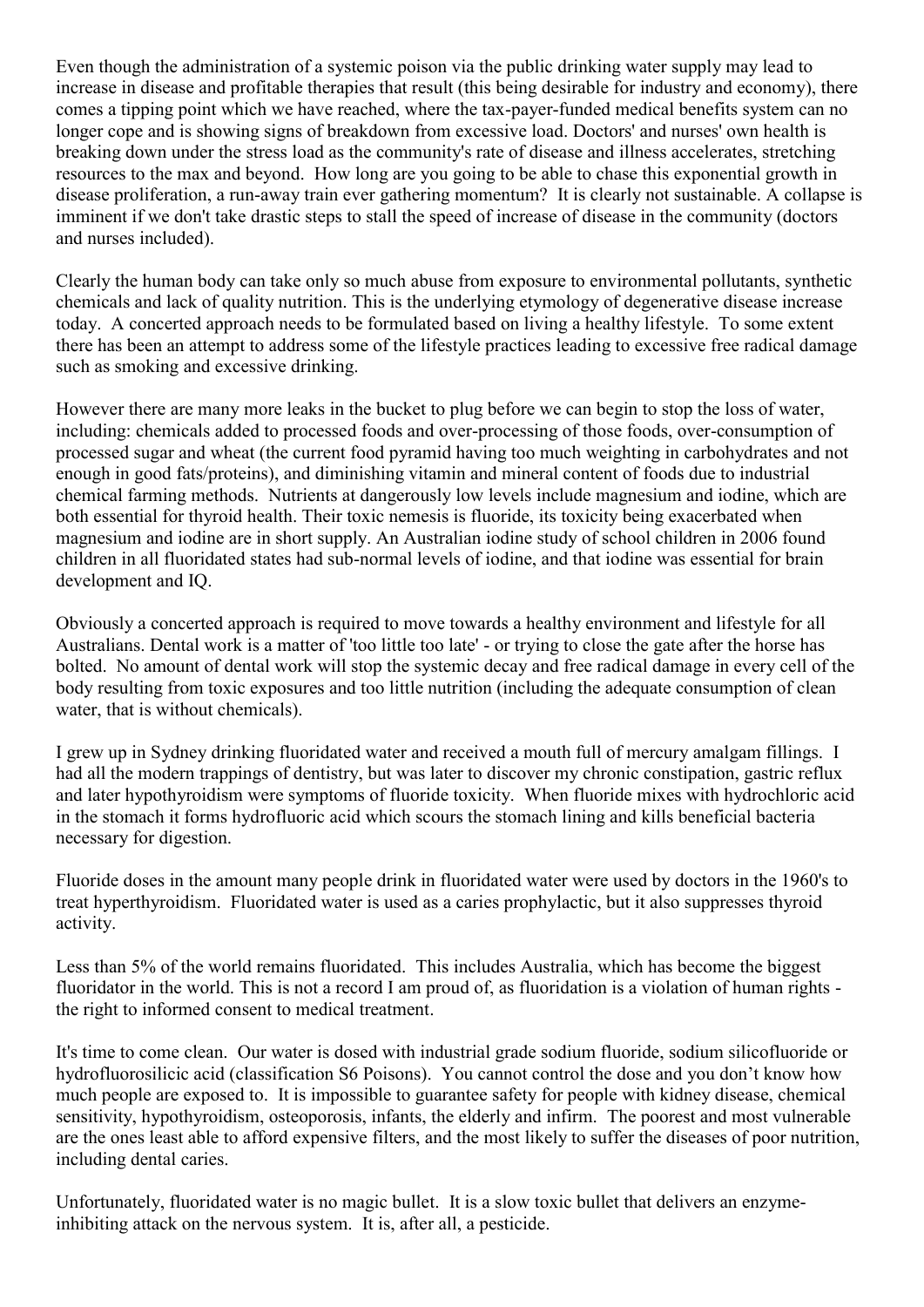Tasmania is a good example of the disaster of fluoridation public policy. It was the first state to commence fluoridation in 1953 with nearly full fluoridation levels since then, and it has the worst adult oral health in Australia. In fact, it has been dubbed in the media as the 'rotten apple' of Australia.

It's time to 'fess up' to our past mistakes and cease this remnant of the post war era, before it 'ceases' us. Fluoridation has been a massive failure in public health policy. Save your tax dollars for promotion of clean environment, healthy lifestyle and good nutrition instead. Ask yourselves, do we really want our cells to incorporate industrial waste products?



Sandy Sanderson